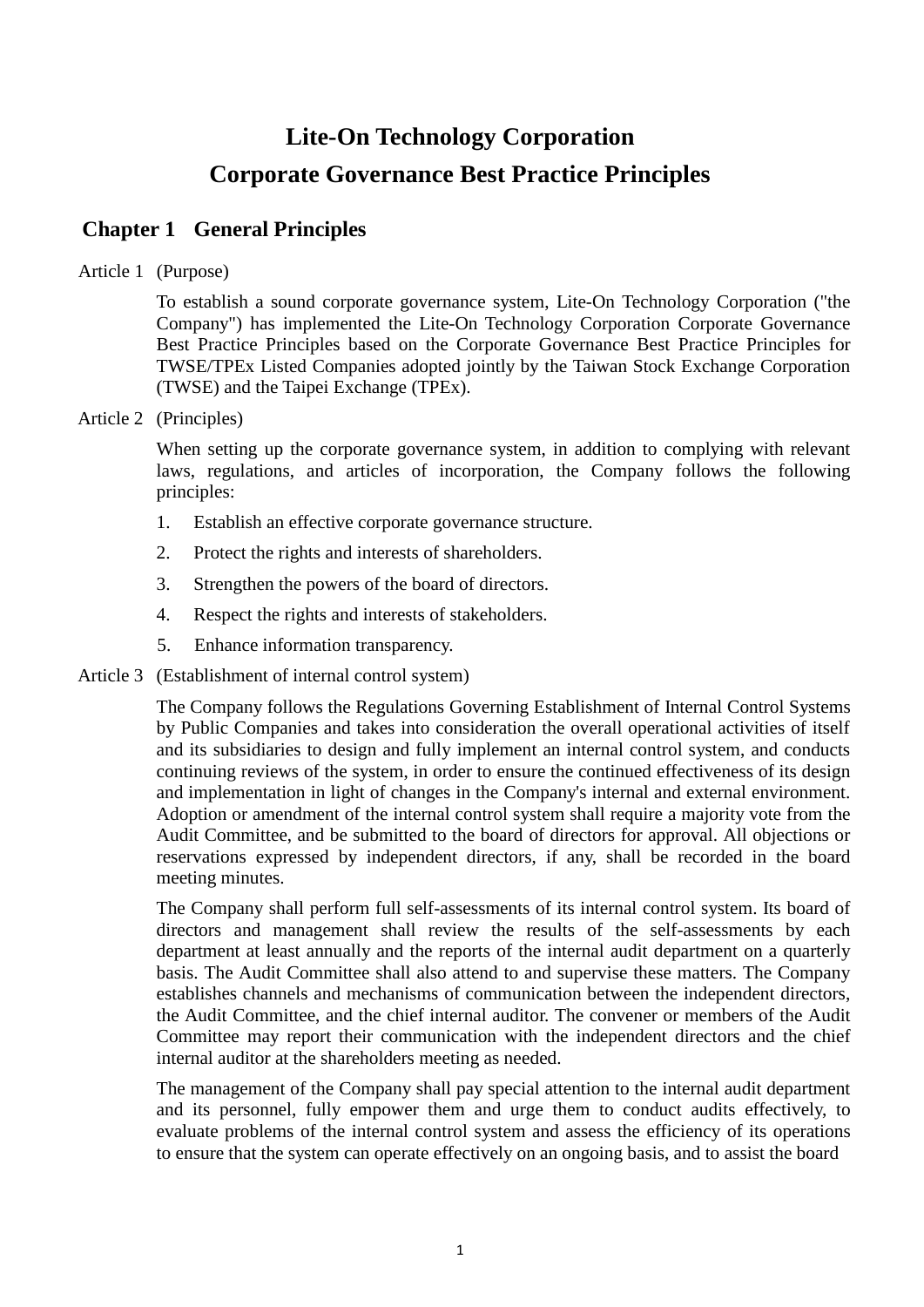of directors and the management to perform their duties effectively so as to ensure a sound corporate governance system.

To put the internal control system into effect, strengthen the professional abilities of the deputies of the internal auditors and to further improve and maintain the quality and implementing result of the audit, the Company shall have deputies in place for the duties of the internal auditing personnel.

The requirements for qualified internal auditors under Article 11, Paragraph 6 of the Regulations Governing Establishment of Internal Control Systems by Public Companies and the provisions under Articles 16, 17 and 18 of the same regulations shall apply to the deputies in the preceding paragraph.

Appointment, dismissal, evaluation and review, salary and compensation of internal auditors of the Company shall be reported to the board of directors or shall be submitted by the chief auditor to the board chairperson for approval.

Article 3-1 (Personnel responsible for corporate governance affairs)

The Company has an adequate number of corporate governance personnel with appropriate qualifications based on the size of the company, business situations and management needs, and appoints a chief corporate governance officer as the most senior officer to be in charge of corporate governance affairs. Said officer shall be a qualified, practice-eligible lawyer or accountant or have been in a managerial position for at least three years in a securities, financial, or futures related institution or a public company in handling legal affairs, financial affairs, stock affairs, or corporate governance affairs.

It is required that the corporate governance affairs mentioned in the preceding paragraph include at least the following items:

- 1. Handling matters relating to board meetings and shareholders meetings according to laws.
- 2. Producing minutes of board meetings and shareholders meetings.
- 3. Assisting in onboarding and continuous development of directors.
- 4. Furnishing information required for business execution by directors.
- 5. Assisting directors with legal compliance.
- 6. Other matters set out in the articles or corporation or contracts.

#### **Chapter 2 Protection of Shareholders' Rights and Interests**

#### **Section 1Encouraging Shareholders to Participate in Corporate Governance**

Article 4 (Protection of shareholders as ultimate objective)

The ultimate objective of the Company's corporate governance system shall be to protect shareholder rights and interests and treat all shareholders equitably.

The Company shall establish a corporate governance system which ensures shareholders' rights of being fully informed of, participating in and making decisions over important matters of the Company.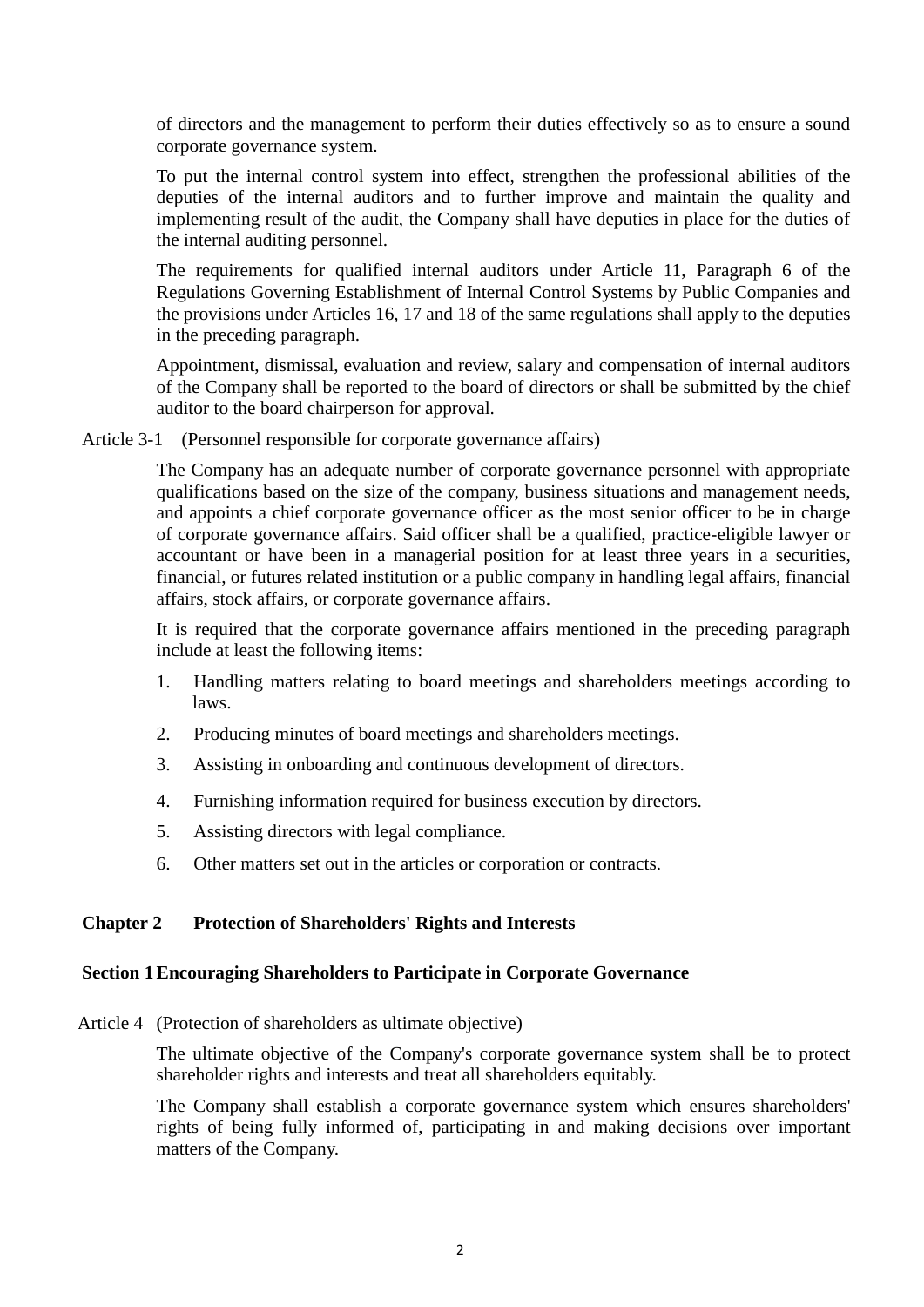Article 5 (Convening shareholders meetings and establishing comprehensive meeting rules)

The Company shall convene shareholders meetings in accordance with the Company Act and relevant laws and regulations, and provide comprehensive rules for such meetings. The Company shall faithfully implement resolutions adopted by shareholders meetings in accordance with the rules for the meetings.

Resolutions adopted by shareholders meetings of the Company shall comply with laws and regulations and articles of incorporation.

Article 6 (The board of directors shall properly arrange the agenda items and procedures for shareholders meetings)

> The board of directors of the Company shall properly arrange the agenda items and procedures for shareholders meetings. The board shall also properly handle the proposals duly submitted by shareholders. Arrangements shall be made to hold shareholders meetings at a convenient location, with sufficient time allowed and sufficient numbers of suitable personnel assigned to handle attendance registrations. No arbitrary requirements shall be imposed on shareholders to provide additional evidentiary documents beyond those showing eligibility to attend. Shareholders shall be granted reasonable time to deliberate each proposal and an appropriate opportunity to make statements.

> For a shareholders meeting called by the board of directors, it is advisable that the board chairperson chair the meeting and that a majority of the directors (including at least one independent director) and convener of the Audit Committee attend in person. Attendance details should be recorded in the shareholders meeting minutes.

Article 7 (Encouraging shareholders to participate in corporate governance)

The Company shall encourage its shareholders to actively participate in corporate governance, and enable shareholders meetings to proceed on a legal, effective and secure basis.

The Company shall seek all ways and means, including fully exploiting technologies for information disclosure, to disclose information, and shall adopt electronic voting, in order to enhance shareholders' attendance rates at shareholders meetings and ensure their exercise of rights at such meetings in accordance with laws.

The Company is advised to arrange for its shareholders to vote on each separate proposal in the shareholders meeting agenda, and following conclusion of the meeting, to enter the voting results the same day, namely the numbers of votes cast for and against and the number of abstentions, on the online reporting system specified by TWSE.

When the Company offers shareholder meeting souvenirs to shareholders, it shall not have preferential or discriminating treatment towards shareholders.

Article 8 (Shareholders meeting minutes)

The Company, in accordance with the Company Act and other applicable laws and regulations, shall record in the shareholders meeting minutes the date and place of the meeting, the name of the chairperson, the method of adopting resolutions, and a summary of the essential points of the proceedings and the results of the meeting. With respect to the election of directors, the meeting minutes shall record the method of voting adopted therefore and the total number of votes for the elected directors.

The shareholders meeting minutes shall be properly and perpetually kept by the Company during its legal existence, and should be sufficiently disclosed on the Company's website.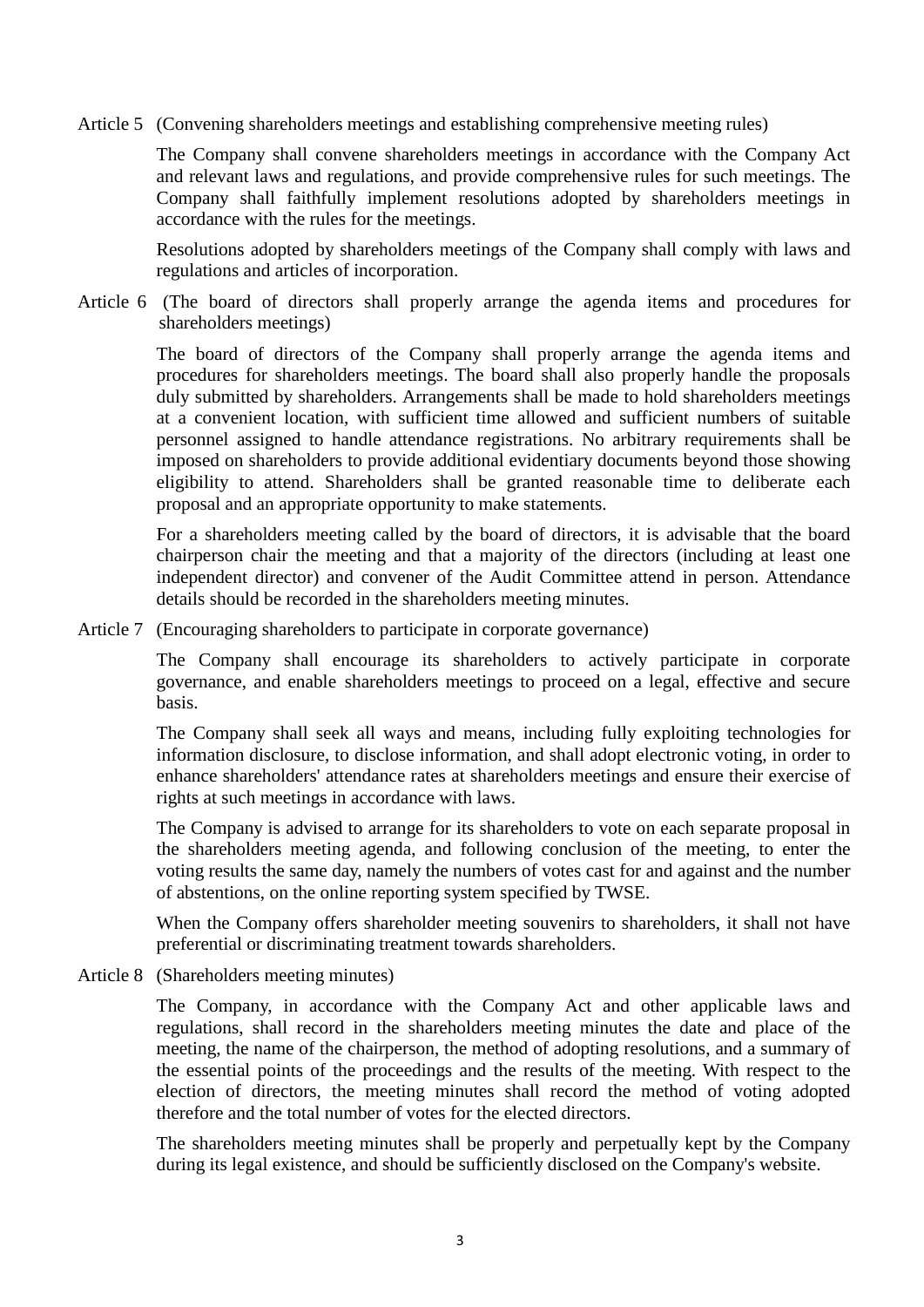Article 9 (Chairperson of the shareholders meetings to be fully familiar and comply with the rules governing the proceedings of the shareholders meetings established by the Company)

> The chairperson of the shareholders meetings shall be fully familiar and comply with the rules governing the proceedings of the shareholders meetings established by the Company. The chairperson shall ensure the proper progress of the proceedings of the meetings and may not adjourn the meetings at will.

> In order to protect the interests of most shareholders, if the chairperson declares the adjournment of the meeting in a manner in violation of rules governing the proceedings of the shareholders meetings, it is advisable for the members of the board of directors other than the chairperson of the shareholders meeting to promptly assist the attending shareholders at the shareholders meeting in electing a new chairperson of the shareholders meeting to continue the proceedings of the meeting, by a resolution to be adopted by a majority of the votes represented by the shareholders attending the said meeting in accordance with the legal procedures.

Article 10 (Placing importance on the shareholder right to know)

The Company shall place high importance on the shareholder right to know, and shall faithfully comply with applicable regulations regarding information disclosure in order to provide shareholders with regular and timely information on company financial conditions and operations, insider shareholdings, and corporate governance status through the Market Observation Post System (MOPS) or the website established by the Company.

To protect its shareholders' rights and interests and ensure their equal treatment, the Company shall adopt internal rules prohibiting company insiders from trading securities using information not disclosed to the market.

The rules mentioned in the preceding paragraph include stock trading control measures from the date insiders of the Company become aware of the contents of the Company's financial reports or relevant results.

Article 11 (Shareholders being entitled to profit distributions)

The shareholders shall be entitled to profit distributions by the company. In order to ensure the investment interests of shareholders, the shareholders meeting may, pursuant to Article 184 of the Company Act, examine the statements and books prepared and submitted by the board of directors and the reports submitted by the Audit Committee, and may decide profit distributions and deficit off-setting plans by resolution. In order to proceed with the above examination, the shareholders meeting may appoint an inspector. The shareholders may, pursuant to Article 245 of the Company Act, apply with the court to select an inspector in examining the accounting records, assets, particulars, documents and records of specific transaction of the Company.

The board of directors, Audit Committee, and managers of the Company shall fully cooperate in the examination conducted by the inspectors in the aforesaid two paragraphs without any circumvention, obstruction or rejection.

Article 12 (Material financial and business transactions being subject to shareholders meeting approval) In entering into material financial and business transactions such as acquisition or disposal of assets, lending funds, and making endorsements or providing guarantees, the Company shall proceed in accordance with the applicable laws and/or regulations and establish operating procedures in relation to these material financial and business transactions which shall be reported to and approved by the shareholders meeting so as to protect the interests of the shareholders.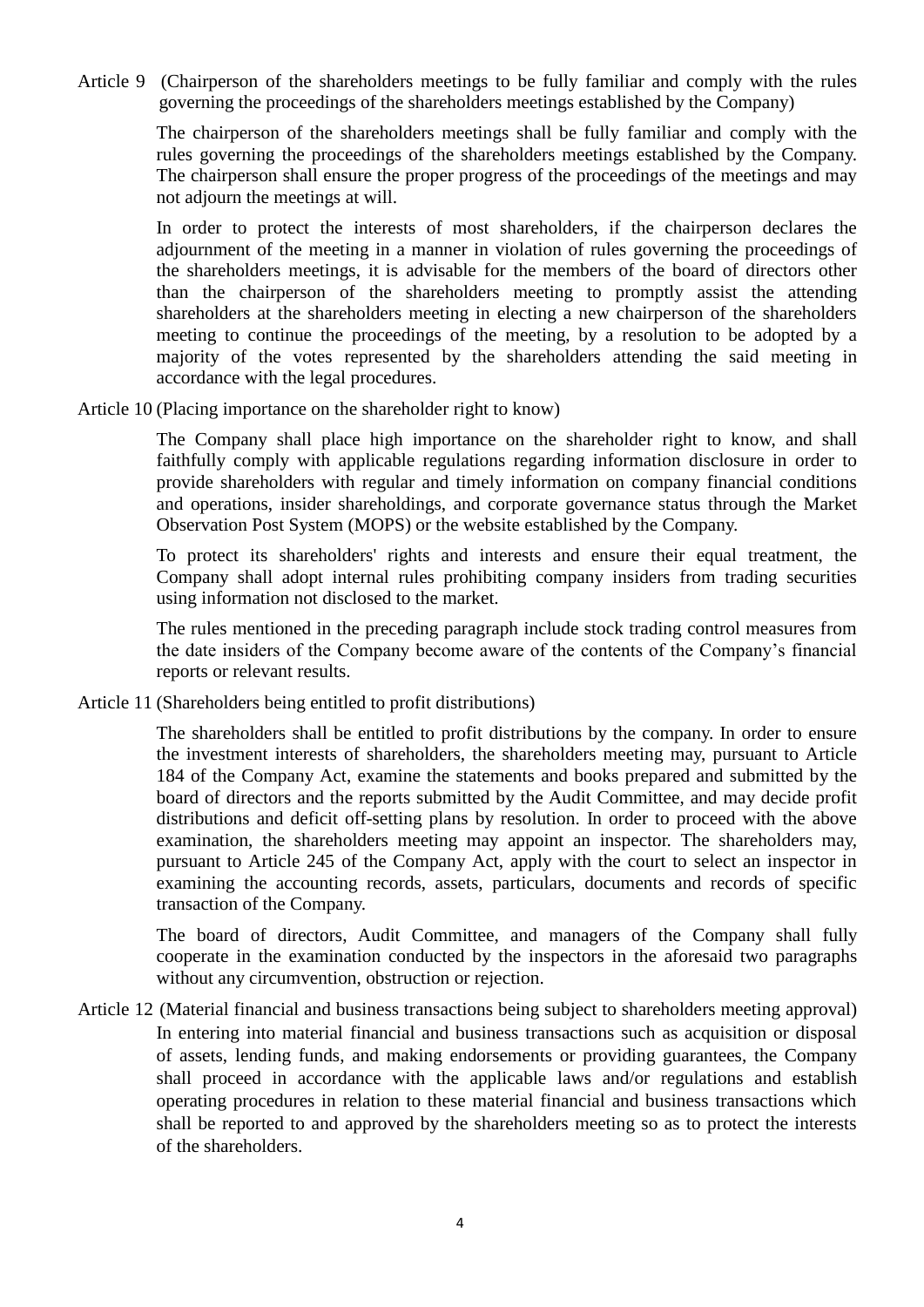In the case of a management buyout (MBO), in addition to following the applicable laws and regulations, the Company is advised to assemble an independent and impartial review committee to review the buyout price and reasonableness of the buyout plan. The Company should also pay attention to information disclosure requirements.

The relevant personnel of the Company handling the matters in the preceding paragraph shall pay attention to the occurrence of any conflicts of interest and the need for recusal.

Article 13 (Dedicated personnel to handle shareholder proposals)

In order to protect the interests of the shareholders, it is advisable that the Company designate personnel exclusively dedicated to handling shareholder proposals, inquiries, and disputes.

The Company shall properly deal with any legal action duly instituted by shareholders in which it is claimed that shareholder rights and interests were damaged by a resolution adopted at a shareholders meeting or a board of directors meeting in violation of applicable laws, regulations, or the Company's articles of incorporation, or that such damage was caused by a breach of applicable laws, regulations or the Company's articles of incorporation by any directors or managers in performing their duties.

## **Section 2 Corporate Governance Relationships Between the Company and Its Affiliated Enterprises**

Article 14 (Establishing firewalls)

The Company shall clearly identify the objectives and the division of authority and responsibility between it and its affiliated enterprises with respect to management of personnel, assets, and financial matters, and shall properly carry out risk assessments and establish appropriate firewalls.

Article 15 (Managers to not serve as managers of affiliated enterprises)

Unless otherwise provided by the laws and regulations, a manager of the Company may not serve as a manager of its affiliated enterprises. A director who engages in any transaction for himself or on behalf of another person that is within the scope of the Company's operations shall explain the major content of such actions to the shareholders meeting and obtain its consent.

Article 16 (Establishing sound financial, operational and accounting management systems)

The Company shall establish sound objectives and systems for management of finance, operations, and accounting in accordance with applicable laws and regulations. It shall further, together with its affiliated enterprises, properly conduct an overall risk assessment of major banks they deal with and customers and suppliers, and implement the necessary control mechanisms to reduce credit risk.

Article 17 (Principle of fair dealing and reasonableness in business transactions with affiliated enterprises)

> When the Company and its affiliated enterprises enter into inter-company business transactions, a written agreement governing the relevant financial and business operations between them shall be made in accordance with the principle of fair dealing and reasonableness. Price and payment terms shall be definitively stipulated when contracts are signed, and non-arm's length transactions shall be prohibited.

> All transactions or contracts made by and between the Company and its affiliated persons and shareholders shall follow the principles set forth in the preceding paragraph, and improper channeling of profits is strictly prohibited.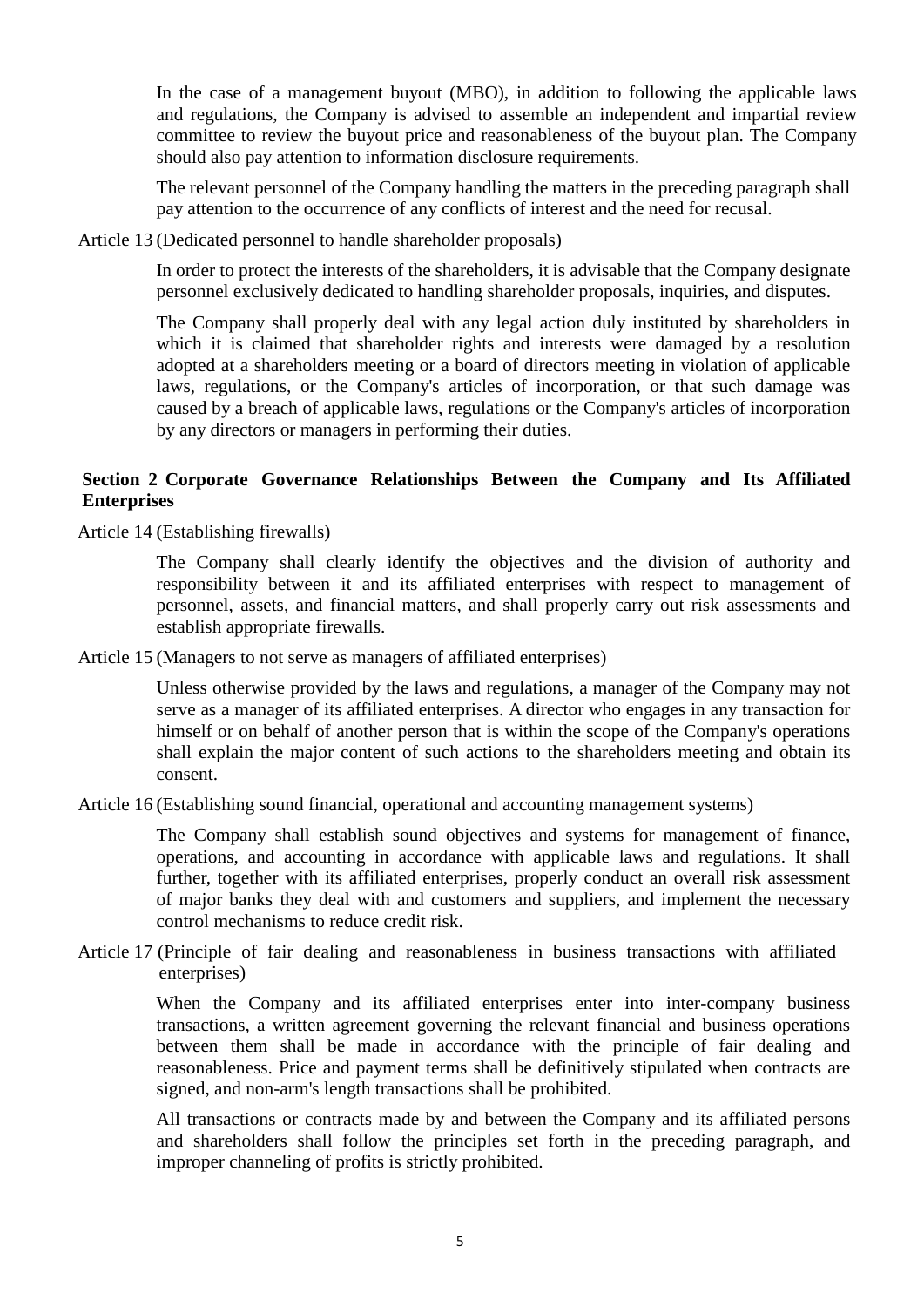Article 18 (Provisions for corporate shareholders with controlling power)

A corporate shareholder having controlling power over the Company shall comply with the following provisions:

- 1. It shall bear a duty of good faith to other shareholders and shall not directly or indirectly cause the company to conduct any business which is contrary to normal business practice or not profitable.
- 2. Its representative shall follow the rules implemented by the Company with respect to the exercise of rights and participation of resolution, so that at a shareholders meeting, the representative shall exercise his/her voting right in good faith and for the best interest of all shareholders and shall exercise the fiduciary duty and duty of care of a director.
- 3. It shall comply with relevant laws, regulations and the articles of incorporation of the Company in nominating directors and shall not act beyond the authority granted by the shareholders meeting or board meeting.
- 4. It shall not improperly intervene in corporate policy making or obstruct corporate management activities.
- 5. It shall not restrict or impede the management or production of the Company by methods of unfair competition such as monopolizing corporate procurement or foreclosing sales channels.
- 6. The representative that is designated when a corporate shareholder has been elected as a director or shall meet the Company's requirements for professional qualifications. Arbitrary replacement of the corporate shareholder's representative is inappropriate.

Article 19 (List of major shareholders and ultimate owners of major shareholders)

The Company shall retain at all times a register of major shareholders who own a relatively high percentage of shares and have controlling power, and of the persons with ultimate control over those major shareholders.

The Company shall disclose periodically important information about its shareholding more than ten percent of the outstanding shares of the Company relating to the pledge, increase or decrease of share ownership, or other matters that may possibly trigger a change in the ownership of their shares.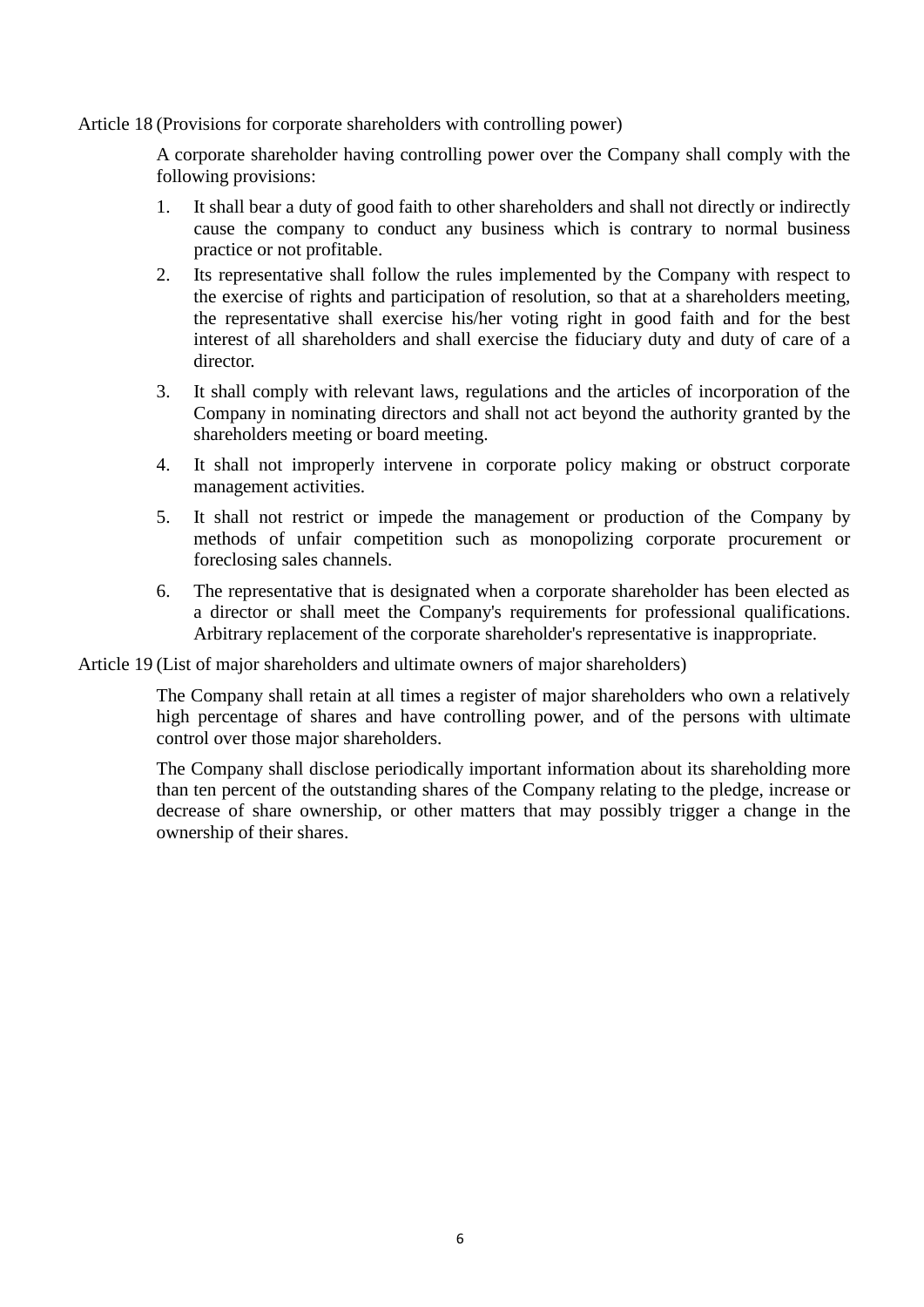# **Chapter 3 Enhancing the Functions of the Board of Directors**

### **Section 1 Structure of the Board of Directors**

Article 20 (Board competencies)

The board of directors of the Company shall be responsible to the shareholders. The various procedures and arrangements of its corporate governance system shall ensure that, in exercising its authority, the board of directors complies with laws, regulations, its articles of incorporation, and the resolutions of its shareholders meetings.

The structure of the Company's board of directors shall be determined by choosing an appropriate number of board members, not less than five, in consideration of its business scale, the shareholdings of its major shareholders, and practical operational needs.

The composition of the board of directors shall be determined by taking diversity into consideration. It is advisable that an appropriate policy on diversity based on the Company's business operations, operating dynamics, and development needs be formulated and include, without being limited to, the following two general standards:

- 1. Basic requirements and values: Gender, age, nationality, race or ethnicity, and culture.
- 2. Professional knowledge and skills: A professional background (e.g., law, accounting, industry, finance, marketing, technology), professional skills, and industry experience.

All members of the board shall have the knowledge, skills, and experience necessary to perform their duties. To achieve the ideal goal of corporate governance, the board of directors shall possess the following abilities:

- 1. Ability to make operational judgments.
- 2. Ability to perform accounting and financial analysis.
- 3. Ability to conduct management administration.
- 4. Ability to conduct crisis management.
- 5. Knowledge of the industry.
- 6. An international market perspective.
- 7. Ability to lead.
- 8. Ability to make policy decisions.

Article 21 (Establishing fair, just, and open procedure for Procedure for the Election of Directors)

The Company shall establish a fair, just, and open procedure for the election of directors, encourage shareholder participation, and adopt the cumulative voting mechanism pursuant to the Company Act in order to fully reflect shareholders' views.

Unless the competent authority otherwise grants an approval, a spousal relationship or a familial relationship within the second degree of kinship may not exist among more than half of the directors of the Company.

When the number of directors falls below five due to the discharge of a director for any reason, the Company shall hold a by-election for director at the following shareholders meeting. When the number of directors falls short by one-third of the total number prescribed by the articles of incorporation, the Company shall convene a special shareholders meeting within 60 days of the occurrence of that fact for a by-election for directors.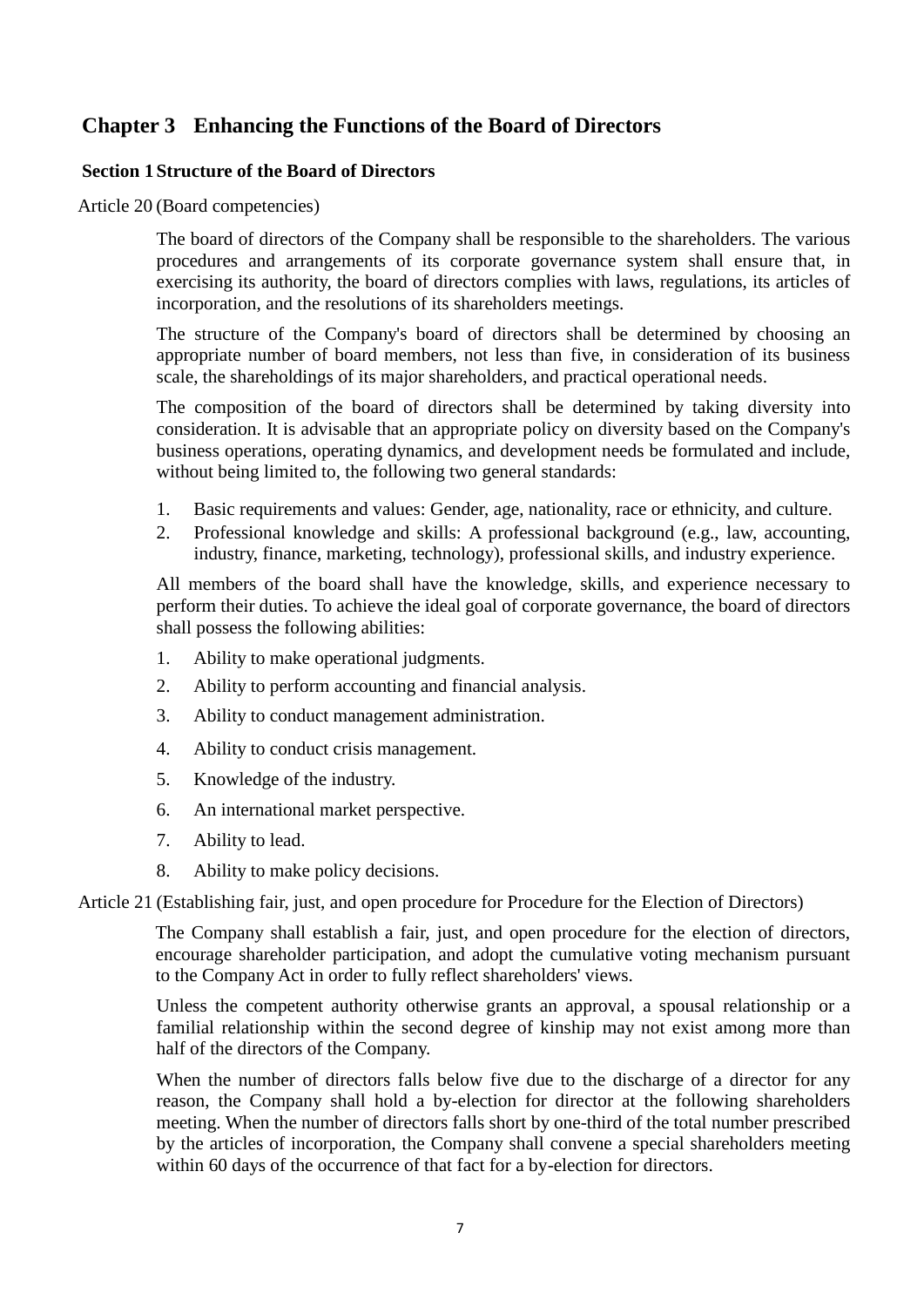The aggregate shareholding ratio of all of the directors of the Company shall comply with the laws and regulations. Restrictions on the share transfer of each director and the creation, release, or changes of any pledges over the shares held by each director shall be subject to the relevant laws and regulations, and the relevant information shall be fully disclosed.

Article 22 (Candidate nomination system to be specified in articles of incorporation)

The Company is advised to specify in its articles of incorporation that it adopts the candidate nomination system for elections of directors, carefully review the qualifications of a nominated candidate and the existence of any other matters set forth in Article 30 of the Company Act, and act in accordance with Article 192-1 of the Company Act.

Article 23 (Clear distinctions shall be drawn between the responsibilities and duties of the chairperson and those of its general manager)

Clear distinctions shall be drawn between the responsibilities and duties of the chairperson of the board of the Company and those of its general manager.

It is inappropriate for the chairperson to also act as the general manager or other equivalent position (highest managerial position). If the chairperson also acts as the general manager or other equivalent position (highest managerial position) or the chairperson and general manager or other equivalent position (highest managerial position) are spouses or relatives within one degree of consanguinity, it is advisable that the number of independent directors be increased and there be a majority of the members of the board of directors who are not employees or managers.

The Company has functional committees in place and shall clearly define the responsibilities and duties of the committees.

#### **Section 2 Independent Director System**

Article 24 (Appointing independent directors according to articles of incorporation)

The Company shall appoint independent directors in accordance with its articles of incorporation. They shall be not less than three in number and not less than one-fifth of the total number of directors.

Independent directors shall possess professional knowledge and there shall be restrictions on their shareholdings and concurrent positions held. Independent directors shall also maintain independence within the scope of their directorial duties, and may not have any direct or indirect interest in the Company.

The election of independent directors of the Company is subject to the provisions of Article 192-1 of the Company Act in that a candidate nomination system shall be adopted, that such system shall be expressly stated in the Articles of Incorporation of the Company, and that shareholders shall elect independent directors from among the those listed in the slate of candidates. Independent and non-independent directors shall be elected at the same time in accordance with Article 198 of the Company Act, but the numbers of independent or nonindependent directors to be elected shall be counted separately.

If the Company and its group enterprises and organizations, and another company and its group enterprises and organizations nominate for each other any director, supervisor or managerial officer as a candidate for an independent director of the other, the Company shall, at the time it receives the nominations for independent directors, disclose the fact and explain the suitability of the candidate for independent director. If the candidate is elected as an independent director, the Company shall disclose the number of votes cast in favor of the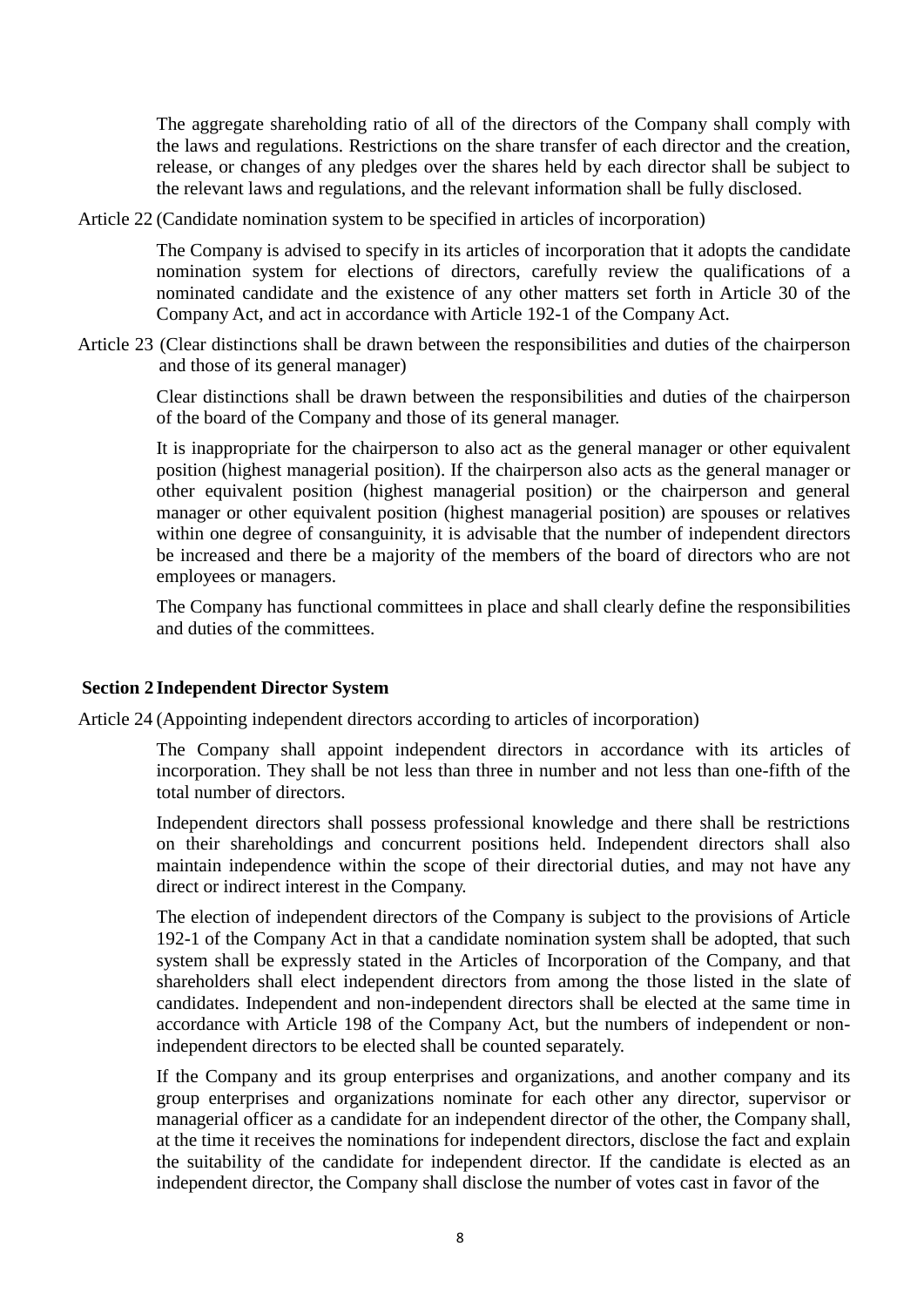elected independent director.

The "group enterprises and organizations" in the preceding paragraph comprise the subsidiaries of the Company, any foundation to which the Company's cumulative direct or indirect contribution of funds exceeds 50 percent of its endowment, and other institutions or juristic persons that are effectively controlled by the Company.

Change of status between independent directors and non-independent directors during their term of office is prohibited.

When the number of independent directors falls below the minimum in the first paragraph or the articles of incorporation due to the discharge of an independent director for any reason, the Company shall hold a by-election for independent director at the following shareholders meeting. When all independent directors are discharged, the Company shall convene a special shareholders meeting within 60 days of the occurrence of that fact for a by-election for independent directors.

The professional qualifications, restrictions on both shareholding and concurrent positions held, determination of independence, method of nomination and other requirements with regard to the independent directors shall be set forth in accordance with the Securities and Exchange Act, the Regulations Governing Appointment of Independent Directors and Compliance Matters for Public Companies, and the rules and regulations of the TWSE.

Article 25 (Responsibility of independent directors)

The Company shall stipulate the scope of duties of the independent directors and empower them with manpower and physical support related to the exercise of their power. The Company or other board members shall not obstruct, reject or circumvent the performance of duties by the independent directors.

The Company shall stipulate the remuneration of the directors according to the company charter and the decision of the shareholders' meeting. The remuneration of the directors shall fully reflect the personal performance and the long-term management performance of the company, and shall also take the overall operational risks of the Company into consideration. Different but reasonable remuneration from that of other directors may be set forth for the independent directors.

#### **Section 3Functional Committees**

Article 26 (Establishing functional committees)

For the purpose of developing supervisory functions and strengthening management mechanisms, the Company, in consideration of the board's size and the number of independent directors, may set up functional committees for auditing or any other functions. Functional committees shall be responsible to the board of directors and submit their proposals to the board of directors for approval,

Functional committees shall be responsible to the board of directors and submit their proposals to the board of directors for approval, provided that the performance of supervisor's duties by the audit committee pursuant to Article 14-4, paragraph 4 of the Securities and Exchange Act shall be excluded.

Functional committees shall adopt an organizational charter to be approved by the board of directors. The organizational charter shall contain the numbers, terms of office, and powers of committee members, as well as the meeting rules and resources to be provided by the Company for exercise of power by the committee.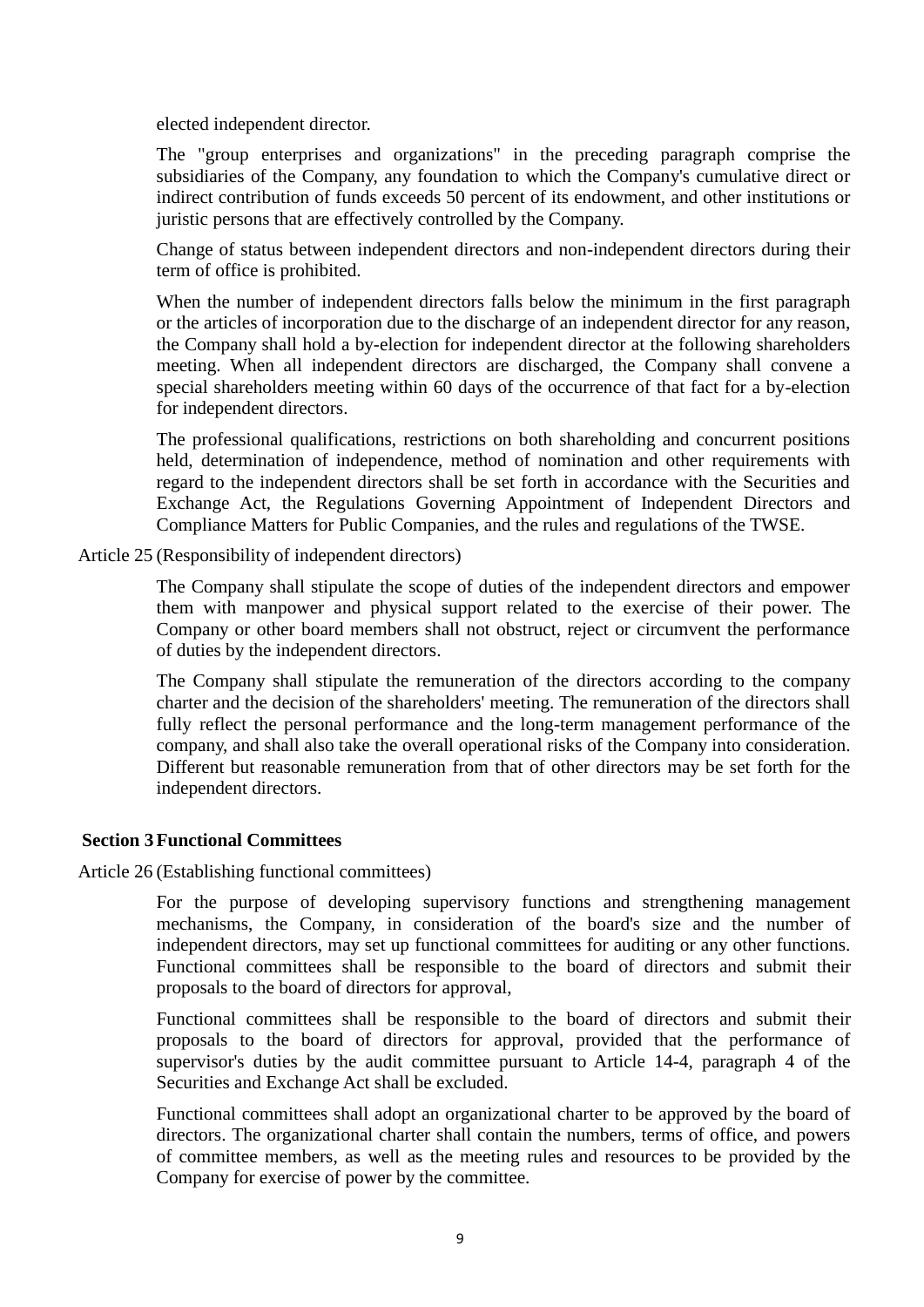Article 27 (Establishing the Audit Committee)

The Company establishes an audit committee. The Audit Committee shall be composed of the entire number of independent directors. It shall not be fewer than three persons in number, one of whom shall be convener, and at least one of whom shall have accounting or financial expertise.

The Company has established an audit committee. The provisions regarding supervisors in the Securities and Exchange Act, the Company Act, and other laws and regulations apply mutatis mutandis to the Audit Committee.

The following matters shall be subject to the consent of one-half or more of all Audit Committee members and be submitted to the board of directors for a resolution:

- 1. Adoption or amendment, pursuant to Article 14-1 of the Securities and Exchange Act, of an internal control system.
- 2. Assessment of the effectiveness of the internal control system.
- 3. Adoption or amendment, pursuant to Article 36-1 of the Securities and Exchange Act, to the handling procedures for financial or operational actions of material significance, such as acquisition or disposal of assets, derivatives trading, extension of monetary loans to others, and endorsements or guarantees for others.
- 4. Any matter bearing on the personal interest of a director.
- 5. Any material asset or derivatives transaction.
- 6. Any material monetary loan, endorsement, or provision of a guarantee.
- 7. The offering, issuance, or private placement of equity-type securities.
- 8. The hiring or dismissal of an attesting CPA, or the compensation given thereto.
- 9. The appointment or discharge of a financial, accounting, or internal audit officer.
- 10. The annual financial report and semi-annual financial report.
- 11. Other material matters as provide by the Company or the competent authority.

The exercise of power by the Audit Committee and independent directors and related matters shall be set forth in accordance with the Securities and Exchange Act, the Regulations Governing the Exercise of Powers by Audit Committees of Public Companies, and the rules and regulations of the TWSE.

Article 28 (Establishing the Remuneration Committee)

The Company establishes a remuneration committee. It is advisable that more than half of the committee members be independent directors. The professional qualifications for the committee members, the exercise of their powers of office, the adoption of the organizational charter, and related matters shall be handled pursuant to the Regulations Governing the Appointment and Exercise of Powers by the Remuneration Committee of a Company Whose Stock is Listed on the Stock Exchange or Traded Over the Counter.

Article 28-1 (Establishing the Growth Strategy Committee)

The Company establishes a growth strategy committee. The Growth Strategy Committee shall be composed of the directors of the Company. The convener and committee members shall be appointed by the board of directors.

The committee is authorized by the board of directors to direct and review the Company and the Group's overall growth strategies, to preview important investment projects, and to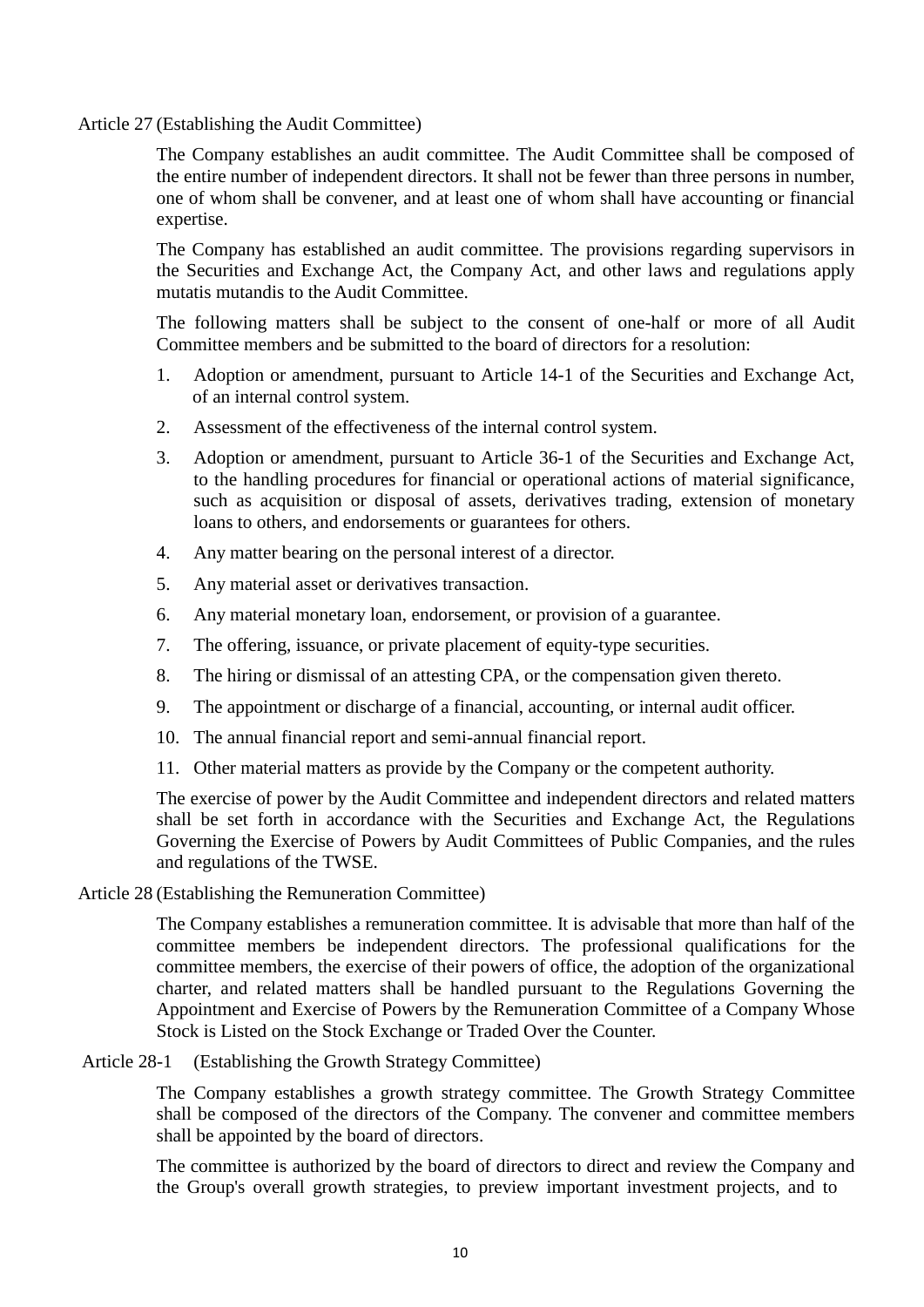periodically report its resolutions to the board of directors.

Article 29 (Improving quality of financial reports)

To improve the quality of its financial reports, the Company shall establish the position of deputy to its principal accounting officer.

To enhance the professional abilities of the deputy accounting officer of the preceding paragraph, the deputy's continuing education shall proceed following the schedule of the principal accounting officer as needed.

Accounting personnel handling the preparation of financial reports shall also participate in relevant professional development courses as needed each year. Those courses may be company internal training activities or may be professional courses offered by professional development institutions for principal accounting officers.

The Company shall select as its external auditor a professional, responsible, and independent attesting CPA, who shall perform reviews of the financial conditions and internal control measures of the Company as needed. With regard to any irregularity or deficiency discovered and disclosed in a timely manner by the auditor during the review, and concrete measures for improvement or prevention suggested by the auditor, the Company shall faithfully implement improvement actions. It is advisable that the Company establish channels and mechanisms of communication between the independent directors or Audit Committee and the attesting CPA.

The Company shall evaluate the independence and suitability of the CPA engaged by the Company regularly, and no less frequently than once annually. In the event that the Company engages the same CPA without replacement for 7 years consecutively, or if the CPA is subject to disciplinary action or other circumstances prejudicial to the CPA's independence, the Company shall evaluate the necessity of replacing the CPA and submit its conclusion to the board of directors.

Article 30 (Providing adequate legal consultation services)

It is advisable that the Company engage a professional and competent legal counsel to provide adequate legal consultation services to the Company, or to assist the board of directors and the management to improve their knowledge of the law, for the purposes of preventing any infraction of laws or regulations by the Company or its staff and ensuring that corporate governance matters proceed pursuant to the relevant legal framework and the prescribed procedures.

When, as a result of performing their lawful duties, directors or the management are involved in litigation or a dispute with shareholders, the Company shall retain a legal counsel to provide assistance as circumstances require.

The audit committee or an independent director may retain the service of legal counsel, CPA, or other professionals on behalf of the company to conduct a necessary audit or provide consultation on matters in relation to the exercise of their power, at the expense of the company.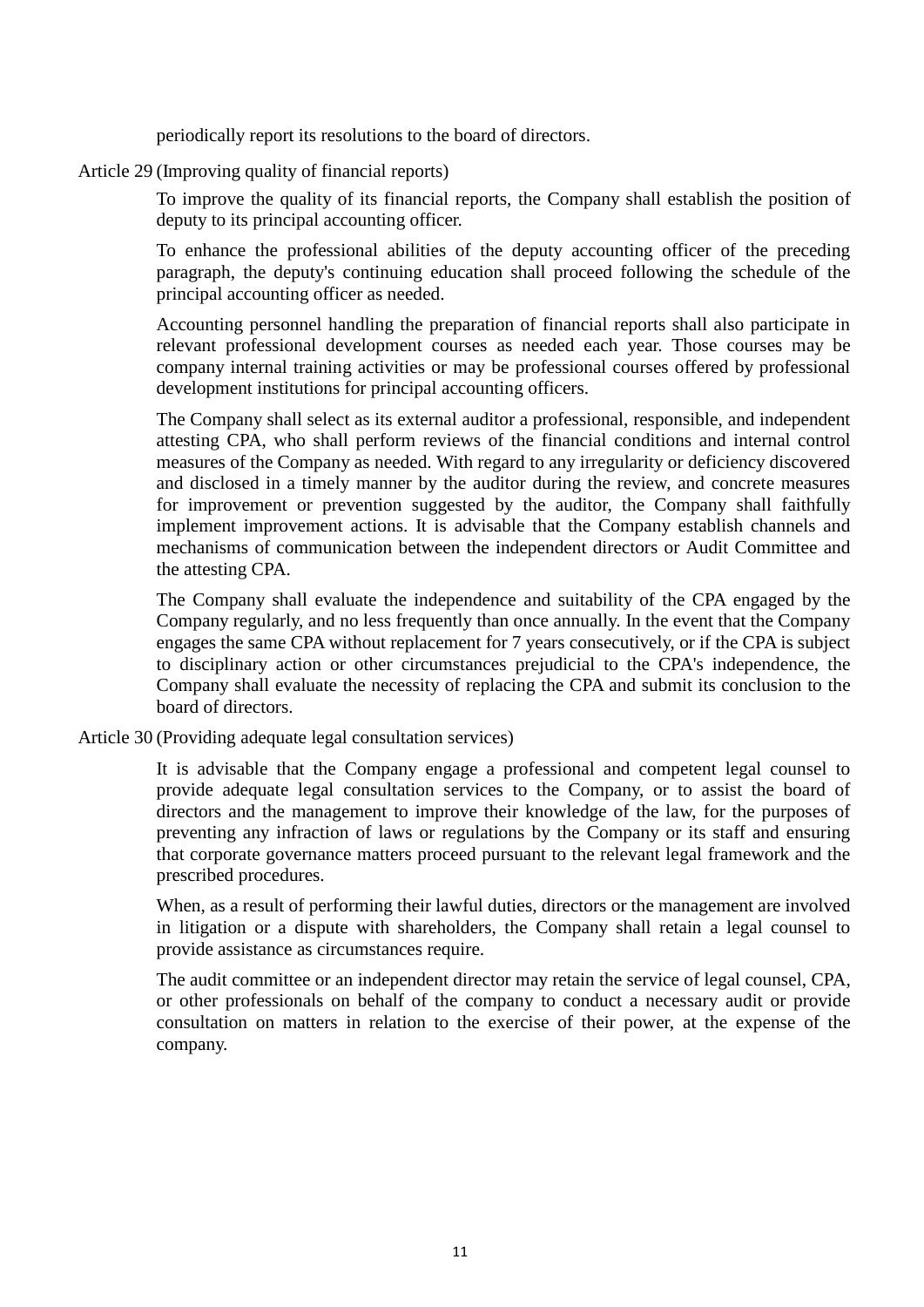#### **Section 4 Rules for the Proceedings and Decision-Making Procedures of Board Meetings**

Article 31 (Convention of board meetings)

The board of directors of the Company shall meet at least once every quarter, or convene at any time in case of emergency. To convene a board meeting, a meeting notice which specifies the purposes of the meeting shall be sent to each director no later than 7 days before the scheduled date. Sufficient meeting materials shall also be prepared and enclosed in the meeting notice. If the meeting materials are deemed inadequate, a director may ask the unit in charge to provide more information or request a postponement of the meeting with the consent of the board of directors.

The Company shall adopt rules of procedure for board meetings, which shall follow the Regulations Governing Procedure for Board of Directors Meetings of Public Companies with regard to the content of deliberations, procedures, matters to be recorded in the meeting minutes, public announcements, and other matters for compliance.

Article 32 (Directors to exercise high degree of self-discipline)

Company directors shall exercise a high degree of self-discipline. If a director or a juristic person represented by the director is an interested party with respect to any proposal for a board meeting, the director shall state the important aspects of the interested party relationship at the meeting. When the relationship is likely to prejudice the interests of the company, the director may not participate in discussion or voting on that proposal and shall enter recusal during the discussion and voting. The director also may not act as another director's proxy to exercise voting rights on that matter.

Matters requiring the voluntary recusal of a director shall be clearly set forth in the rules of procedure for board meetings.

Article 33 (Independent directors and the board of directors)

When a board meeting is convened to consider any matter submitted to it pursuant to Article 14-3 of the Securities and Exchange Act, an independent director of the Company shall attend the board meeting in person, and may not be represented by a non-independent director via proxy. When an independent director has a dissenting or qualified opinion, it shall be noted in the minutes of the board of directors meeting; if the independent director cannot attend the board meeting in person to voice his or her dissenting or qualified opinion, he or she should provide a written opinion before the board meeting unless there are justifiable reasons for failure to do so, and the opinion shall be noted in the minutes of the board of directors meeting. In any of the following circumstances, decisions made by the board of directors shall be noted in the meeting minutes, and in addition, publicly announced and filed on the MOPS before the beginning of trading hours on the first business day after the date of the board meeting:

- 1. An independent director has a dissenting or qualified opinion which is on record or stated in a written statement.
- 2. The matter was not approved by the Audit Committee, but had the consent of more than two-thirds of all directors.

During a board meeting, managers from relevant departments who are not directors may, in view of the meeting agenda, sit in at the meetings, make reports on the current business conditions of the company and respond to inquiries raised by the directors. Where necessary, a CPA, legal counsel, or other professional may be invited to sit in at the meetings to assist the directors in understanding the conditions of the company for the purpose of adopting an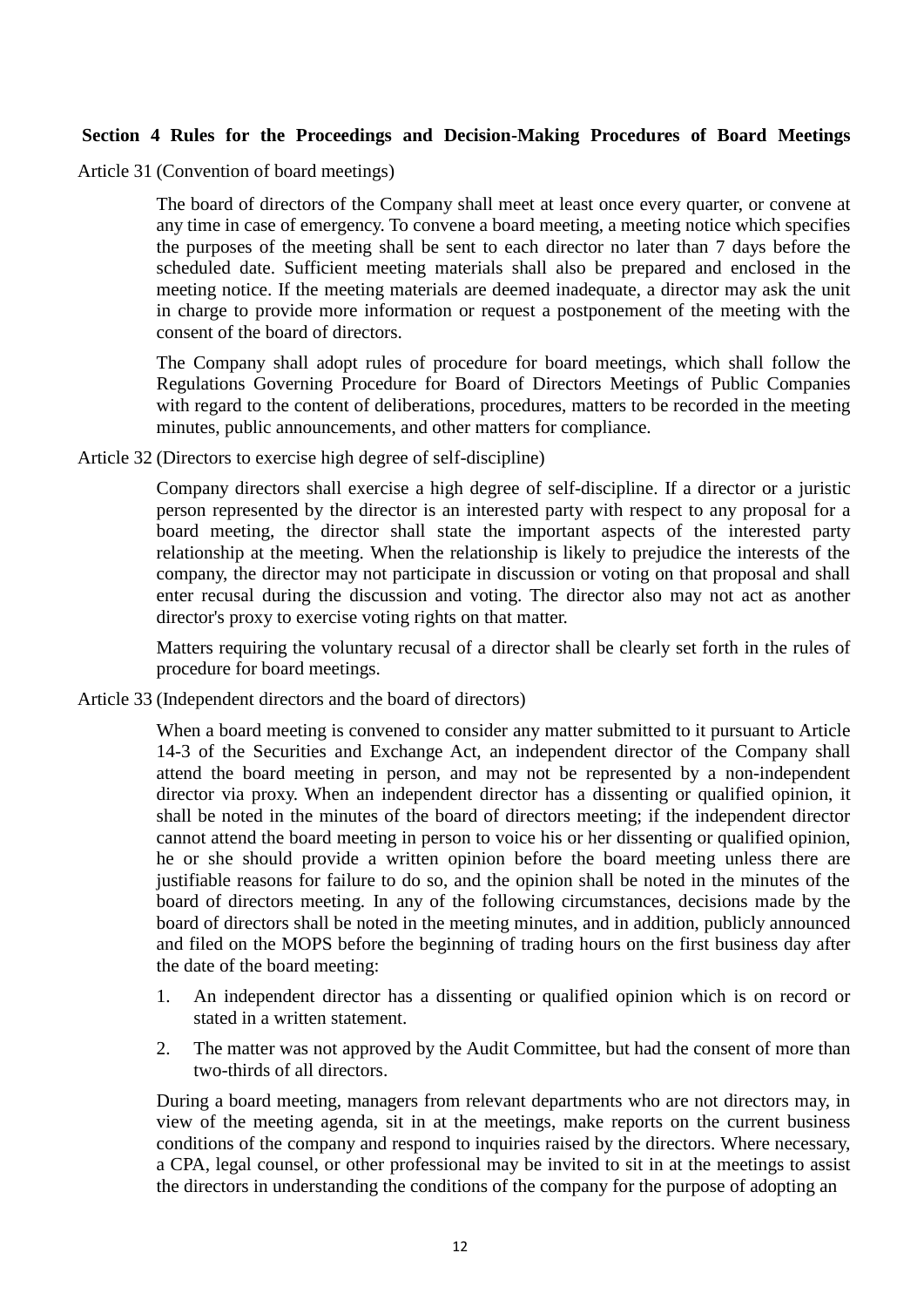appropriate resolution, provided that they shall leave the meeting when deliberation or voting takes place.

Article 34 (Board meeting minutes)

Staff personnel of the Company attending board meetings shall collect and correctly record the meeting minutes in detail, as well as a summary, the method of resolution, and voting results of all the proposals submitted to the board meeting in accordance with relevant regulations.

The minutes of the board of directors meetings shall be signed by the chairperson and secretary of the meeting and sent to each director within 20 days after the meeting. The director attendance records shall be made part of the meeting minutes, treated as important corporate records, and kept safe permanently during the life of the Company.

Meeting minutes may be produced, distributed, and preserved by electronic means.

The Company shall record on audio or video tape the entire proceedings of a board of directors meeting and preserve the recordings for at least 5 years, in electronic form or otherwise.

If before the end of the preservation period referred to in the preceding paragraph a lawsuit arises with respect to a resolution of a board of directors meeting, the relevant audio or video recordings shall be preserved for a further period, in which case the preceding paragraph does not apply.

Where a board of directors meeting is held via teleconference or video conference, the audio or video recordings of the meeting form a part of the meeting minutes and shall be preserved permanently.

When a resolution of the board of directors violates laws, regulations, the articles of incorporation, or resolutions adopted in the shareholders meeting, and thus causes an injury to the Company, dissenting directors whose dissent can be proven by minutes or written statements will not be liable for damages.

Article 35 (Issues subject to discussion in board meetings)

The Company shall submit the following matters to its board of directors for discussion:

- 1. Corporate business plans.
- 2. Annual and semi-annual financial reports, with the exception of semi-annual financial reports which, under relevant laws and regulations, need not be CPA audited and attested.
- 3. Adoption or amendment to an internal control system pursuant to Article 14-1 of the Securities and Exchange Act, and evaluation of effectiveness of an internal control system.
- 4. Adoption or amendment, pursuant to Article 36-1 of the Securities and Exchange Act, to the handling procedures for financial or operational actions of material significance, such as acquisition or disposal of assets, derivatives trading, extension of monetary loans to others, and endorsements or guarantees for others.
- 5. The offering, issuance, or private placement of equity-type securities.
- 6. The appointment or discharge of a financial, accounting, or internal audit officer.
- 7. A donation to a related party or a major donation to a non-related party, provided that a public-interest donation of disaster relief that is made for a major natural disaster may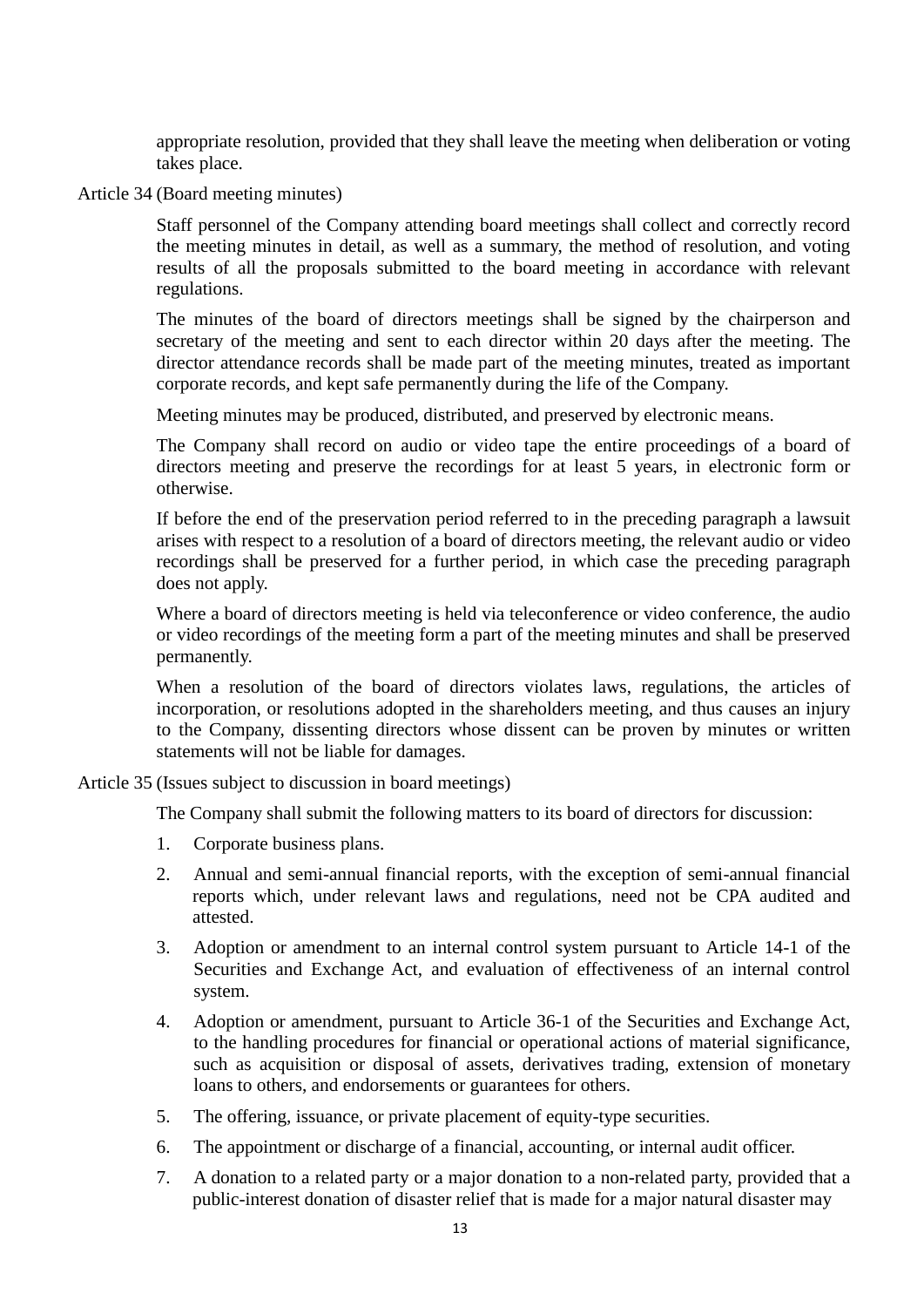be submitted to the following board of directors meeting for retroactive recognition.

8. Any matter required by Article 14-3 of the Securities and Exchange Act or any other law, regulation, or bylaw to be approved by resolution at a shareholders meeting or to be approved by resolution at a meeting of the board of directors, or any such significant matter as may be prescribed by the competent authority.

Except for matters that must be submitted to the board of directors for discussion under the preceding paragraph, when the board of directors is in recess, it may delegate the exercise of its power to others in accordance with law, regulations, or its articles of incorporation. However, the level of delegation or the content or matters to be delegated shall be clearly specified, and general authorization is not permitted.

Article 36 (Asking appropriate departments or personnel to execute board resolutions)

The Company shall ask the appropriate corporate department or personnel to execute matters pursuant to board of directors' resolutions in a manner consistent with the planned schedule and objectives. It shall also follow up on those matters and faithfully review their implementation.

The board of directors shall remain informed of the progress of implementation and receive reports in subsequent meetings to ensure the actual implementation of the board's management decisions.

#### **Section 5Fiduciary Duty, Duty of Care and Responsibility of Directors**

Article 37 (Board members to conduct duties faithfully and fulfill the obligations of a prudent director)

Members of the board of directors shall faithfully conduct corporate affairs and perform the duty of care of a good administrator. In conducting the affairs of the Company, they shall exercise their powers with a high level of self-discipline and prudence. Unless matters are otherwise reserved by law for approval in shareholders meetings or in the articles of incorporation, they shall ensure that all matters are handled according to the resolutions of board of directors.

Board resolutions involving corporate management and development or the direction of major policies shall be considered with great care, and shall not be allowed to influence the promotion or implementation of corporate governance.

Independent directors shall perform their duties as required by law or the articles of incorporation in order to protect the rights and equity of the Company and its shareholders. The Company formulates rules and procedures for board of directors performance assessments, and that each year it conduct performance assessments of the board of directors and functional committees in an appropriate manner.

Article 38 (Succession plan for the management)

It is advisable for the Company to establish a succession plan for the management to ensure sustainable operation.

Article 39 (Shareholders or independent directors requesting the board to discontinue implementation of resolutions)

> If a resolution of the board of directors violates law, regulations or the Company's articles of incorporation, then at the request of shareholders holding shares continuously for a year or an independent director to discontinue the implementation of the resolution, members of the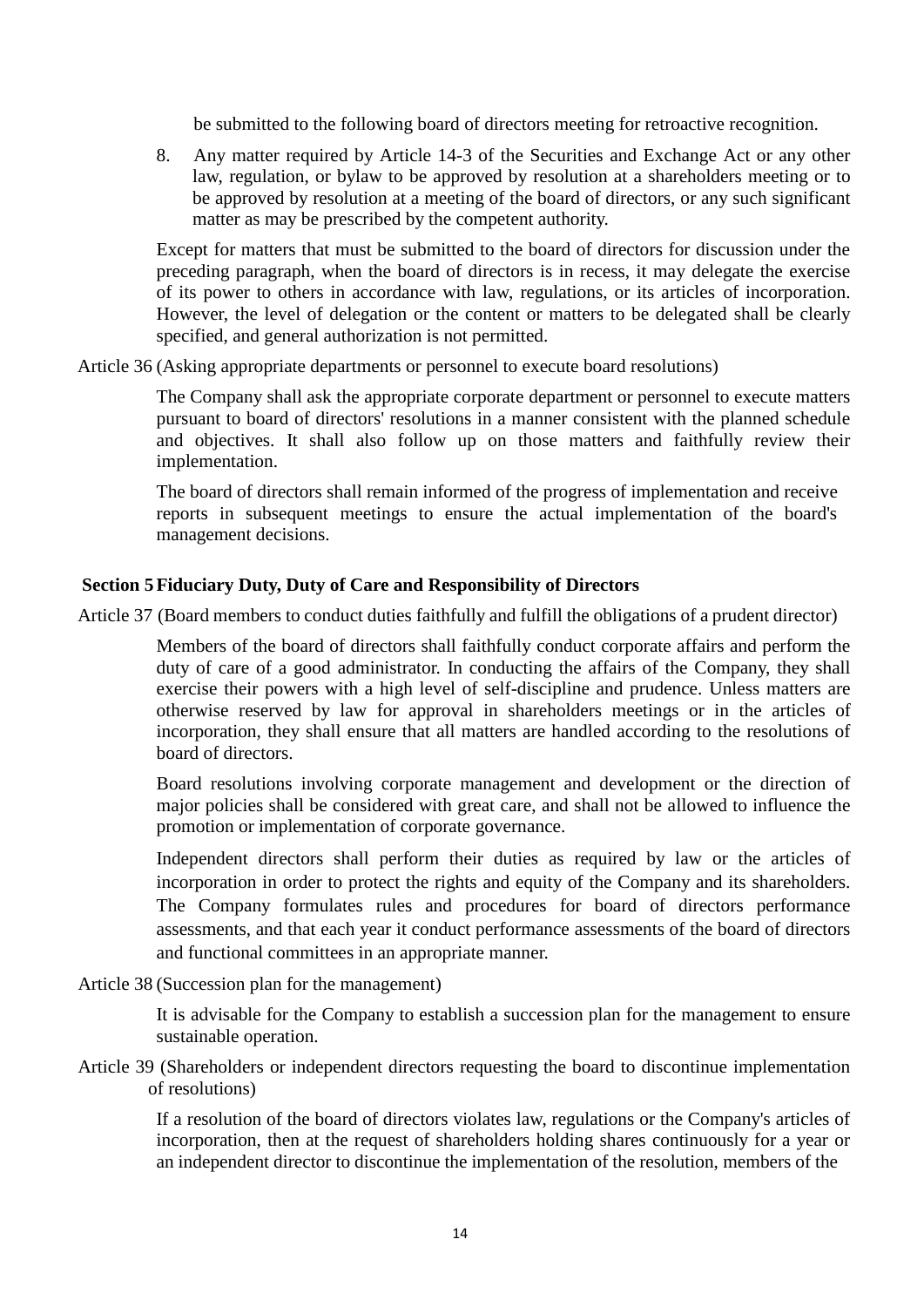board shall take appropriate measures or discontinue the implementation of such resolution as soon as possible.

Upon discovering a likelihood that the Company would suffer material injury, members of the board of directors shall immediately report to the Audit Committee or an independent director member of the Audit Committee in accordance with the foregoing paragraph.

Article 40 (Director liability insurance)

If required by the articles of incorporation or a shareholders meeting resolution, the Company shall take out directors liability insurance with respect to liabilities resulting from exercising their duties during their terms of occupancy so as to reduce and spread the risk of material harm to the Company and shareholders arising from the wrongdoings or negligence of a director.

The Company shall report the insured amount, coverage, premium rate, and other major contents of the liability insurance it has taken out or renewed for directors, at the next board meeting.

Article 41 (Board member participation in training courses)

Members of the board of directors are advised to participate in training courses on finance, risk management, business, commerce, accounting, law or corporate social responsibility offered by institutions designated in the Rules Governing Implementation of Continuing Education for Directors and Supervisors of TWSE/TPEx Listed Companies, which cover subjects relating to corporate governance upon becoming directors and throughout their terms of occupancy. They shall also ensure that company employees at all levels will enhance their professionalism and knowledge of the law.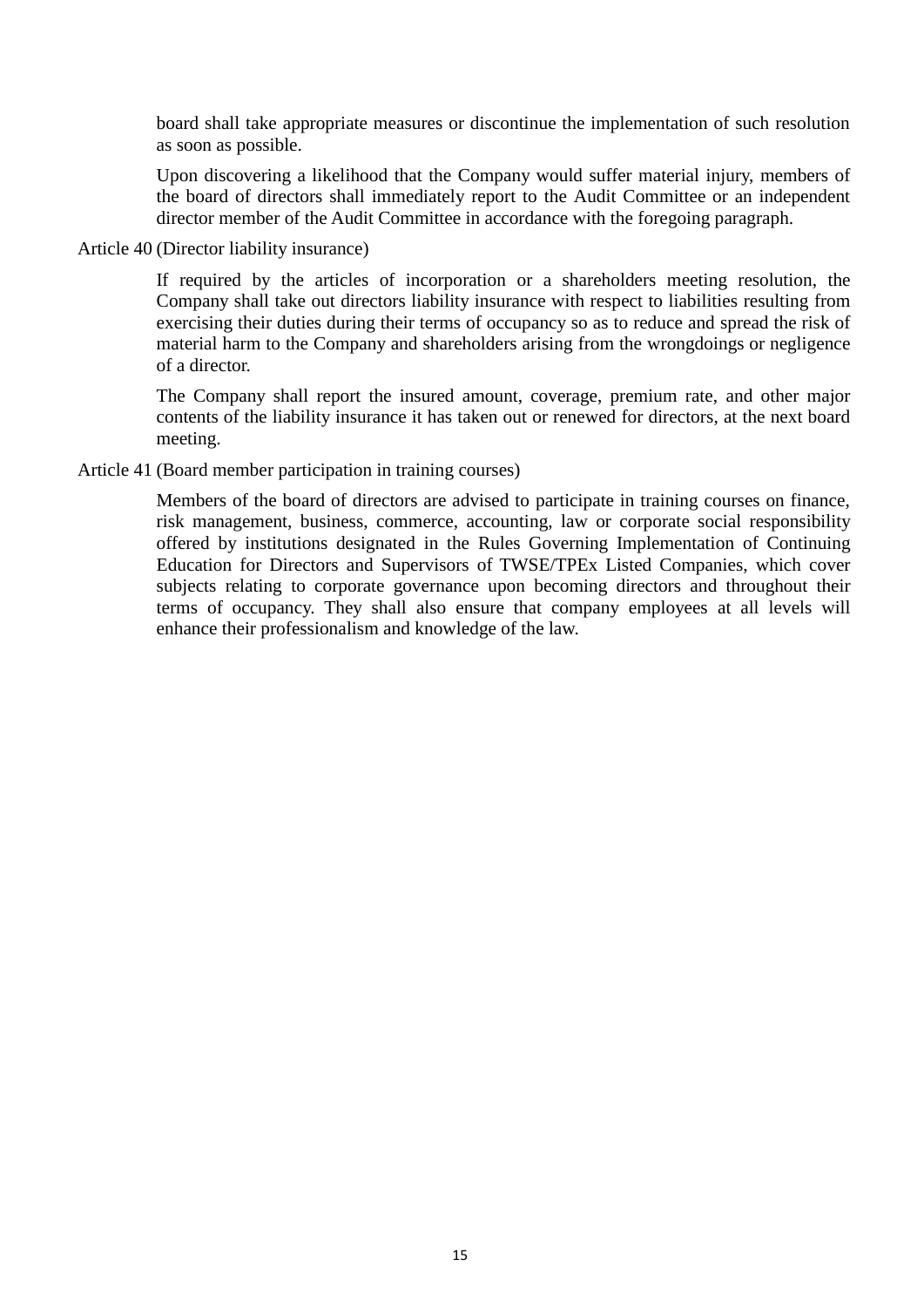# **Chapter 4 Respecting Stakeholders' Rights**

Article 42 (Maintaining communication with stakeholders and safeguard their rights and interests)

The Company shall maintain channels of communication with its banks, other creditors, employees, consumers, suppliers, community, or other stakeholders of the Company, respect and safeguard their legal rights and interests, and designate a stakeholders section on its website.

When the Company is involved in an MBO, it shall pay attention to the soundness of the Company's financial structure thereafter.

When any of a stakeholder's legal rights or interests is harmed, the Company shall handle the matter in a proper manner and in good faith.

Article 43 (Providing sufficient information to banks and other creditors)

The Company shall provide sufficient information to banks and its other creditors to facilitate their evaluation of the operational and financial conditions of the company and its decision-making process. When any of their legal rights or interest is harmed, the Company shall respond with a responsible attitude and assist creditors in obtaining compensation through proper means.

Article 44 (Establishing employee communications channels)

The Company shall establish channels of communication with employees and encourage employees to communicate directly with the management or directors so as to reflect employees' opinions about the management, financial conditions, and material decisions of the Company concerning employee welfare.

Article 45 (Corporate social responsibility)

In developing its normal business and maximizing the shareholders' interest, the Company shall pay attention to consumers' interests, environmental protection of the community, and public interest issues, and shall give serious regard to the Company's corporate social responsibility.

# **Chapter 5 Improving Information Transparency**

#### **Section 1Enhancing Information Disclosure**

Article 46 (Disclosure and Internet-based reporting system)

Disclosure of information is a major responsibility of the Company. The Company shall perform its obligations faithfully in accordance with the relevant laws and the related TWSE rules.

The Company shall establish an Internet-based reporting system for public information, appoint personnel responsible for gathering and disclosing the information, and establish a spokesperson system so as to ensure the proper and timely disclosure of information about policies that might affect the decisions of shareholders and stakeholders.

Article 47 (Establishing a spokesperson system)

In order to enhance the accuracy and timeliness of the material information disclosed, the Company shall appoint a spokesperson and acting spokesperson(s) who understand thoroughly the Company's financial and business conditions and who are capable of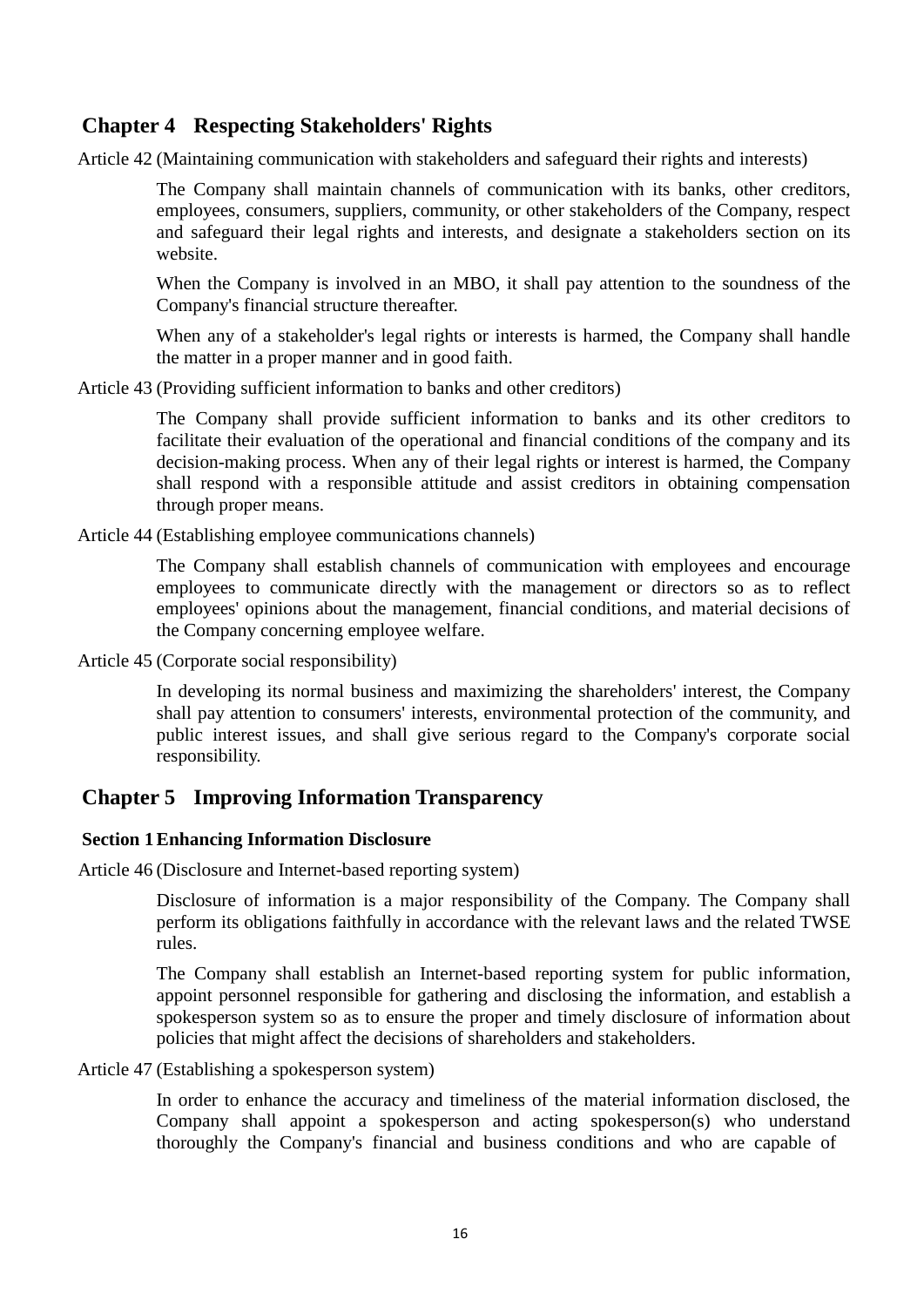coordinating among departments for gathering relevant information and representing the Company in making statements independently.

The Company shall appoint acting spokesperson(s) who shall represent the Company, when the spokesperson cannot perform his/her duties, in making statements independently.

To ensure effective use of the spokesperson system, the Company shall establish a clearly defined standard disclosure procedure and require that management and employees comply with duties of confidentiality regarding financial data and not make any unauthorized external disclosure of information.

The Company shall disclose the relevant information immediately whenever there is any change to the position of a spokesperson or acting spokesperson.

Article 48 (Building a corporate governance website)

In order to keep shareholders and stakeholders fully informed, the Company shall utilize the convenience of the Internet and set up a website containing the information regarding the Company's finances, operations, and corporate governance.

To avoid misleading information, the aforesaid website shall be maintained by specified personnel, and the recorded information shall be accurate, detailed and updated on a timely basis.

Article 49 (Forms of investor seminars)

The Company shall hold an investor seminars in compliance with the regulations of the TWSE, and shall keep an audio or video record of the meeting.

The financial and business information disclosed in the investor seminar shall be disclosed on the designated online reporting system and provided for inquiry through the website established by the company, or through other channels as appropriate.

#### **Section 2Disclosure of Information on Corporate Governance**

Article 50 (Disclosure of information on corporate governance)

The Company shall disclose the following information regarding corporate governance in the fiscal year in accordance with laws and regulations and TWSE rules:

- 1. Corporate governance framework and rules.
- 2. Ownership structure and the rights and interests of shareholders.
- 3. Structure and independence of the board of directors.
- 4. Responsibility of the board of directors and managerial officers.
- 5. Composition, duties and independence of the Audit Committee.
- 6. Composition, duties and operating status of the Remuneration Committee.
- 7. The remuneration paid to the directors, general manager and vice presidents in the last fiscal year, the analysis of the percentage of total remuneration to net profit after tax the financial reports, the policy, standard and package of remuneration payment, the procedure for determination of remuneration and the connection with the operation performance and future risk. Under special individual circumstances, remuneration of individual directors shall be disclosed.
- 8. The progress of training of directors.